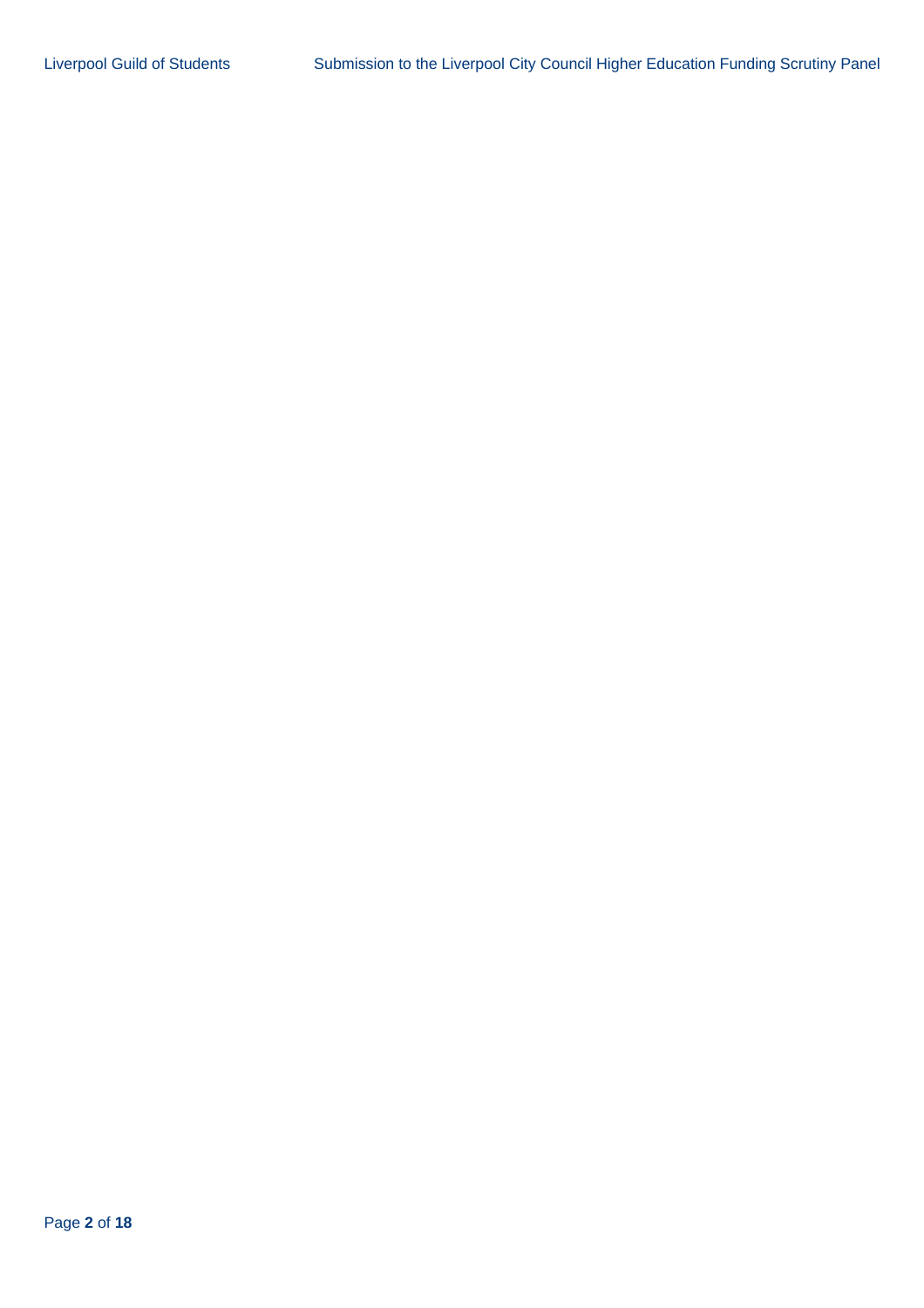# **Contents**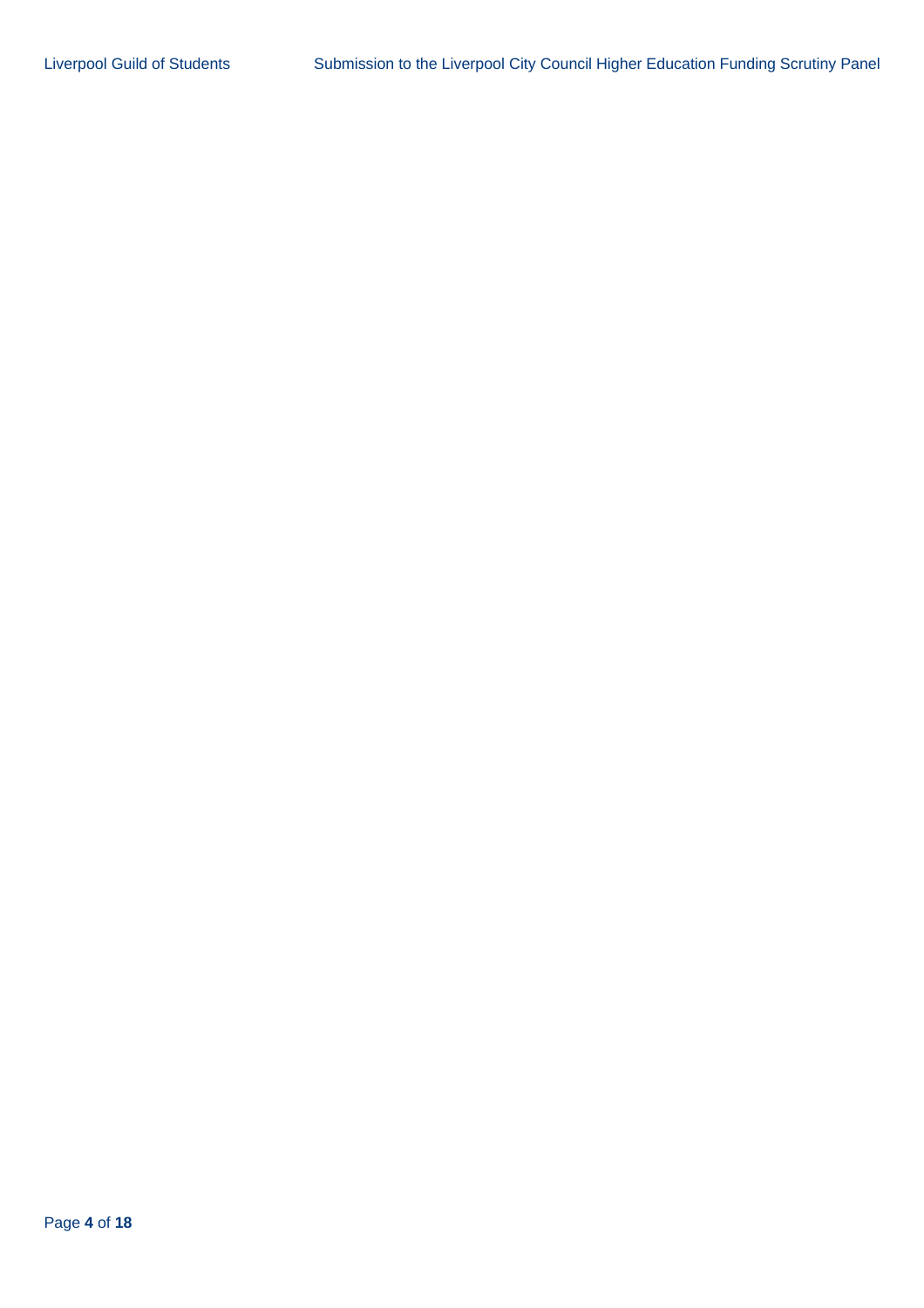This submission is made on behalf of the students of Liverpool Hope University, Liverpool John Moores University and the University of Liverpool.

#### **Introduction**

The students of Liverpool, as in any other part of the UK and the world, are not a distinct or separate element of the community. They are tenants, employees, volunteers, family members, constituents and customers with skills, experience and time to offer.

In the past five years there has been much attention paid to the phenomenon of 'studentification', much of it negative. Media headlines have included 'You can't live here, students told'<sup>1</sup>, 'Rowdy students must be tackled<sup>2</sup>, and 'Student take over alarms cities<sup>3</sup>. The latter article even refers to a study that called students "the new scourge of Britain's towns and cities".

The definition of 'studentification' offered by the Macmillan English dictionary is "the social and environmental changes caused by very large numbers of students living in particular areas of a town or city<sup>"4</sup>, like many definitions, leaving aside the question of whether or not these changes are positive or negative.

Whilst a great (and often not properly planned for) influx of students to an area is bound to cause some friction, as does any sudden population change, it brings with it many more positive developments. Little attention has been paid to the regenerative function that a student population performs, supplying workers and customers for high street shops and introducing enhanced cultural and ethnic diversity. Universities UK has identified various positive social, cultural, physical and economic effects that student populations bring<sup>5</sup>. Indeed, universities are the economic and cultural powerhouses of the cities and regions of which they are a part.

It is recognition of this very fact, that universities increase the success and competitiveness of those communities of which they are a part, that led to both employers and government calling for a significant expansion in the number of people attending university, with the then Conservative government in 1988 pledging to double the number of students in higher education by 2000, the CBI suggesting in 1996 that  $40\%$  of school leavers should proceed to higher education<sup>6</sup>, and the Labour government setting a target of 50% in 1999<sup>7</sup>. Yet, strangely, students are increasingly left to fend for themselves, having to pay significant sums of money for their tuition and navigate various private markets, in housing and childcare, at a distinct financial disadvantage.

A government, and indeed tax payers, cannot, in good faith, at one and the same time argue that increased education is necessary for our country's global competitiveness and success, and that those availing themselves of the opportunities must pay for the privilege as they may personally benefit financially from them.

If the country as a whole benefits from graduates, then students are being forced to pay to benefit the society of which they are a part, and to which they have every likelihood of contributing more than a comparable person without a university education.

l <sup>1</sup> http://education.guardian.co.uk/students/housing/story/0,,1697549,00.html<br><sup>2</sup> http://powe.bbe.co.uk/1/bi/education/4640168.otm

<sup>&</sup>lt;sup>2</sup> http://news.bbc.co.uk/1/hi/education/4640168.stm

 $^3$  http://www.guardian.co.uk/society/2002/jul/21/urbandesign.highereducation<br>4 http://www.gnarojilondictionery.com/Now Worde/040134 etudentification htm

http://www.macmillandictionary.com/New-Words/040124-studentification.htm

 $^5$  'Studentification: a guide to opportunities, challenges and practice', January 2006

<sup>&</sup>lt;sup>6</sup> 'Degrees of poverty' The Economist, 3 February 1996, pp49-50

<sup>7</sup> Tony Blair, Labour Party Conference, Bournemouth, September 1999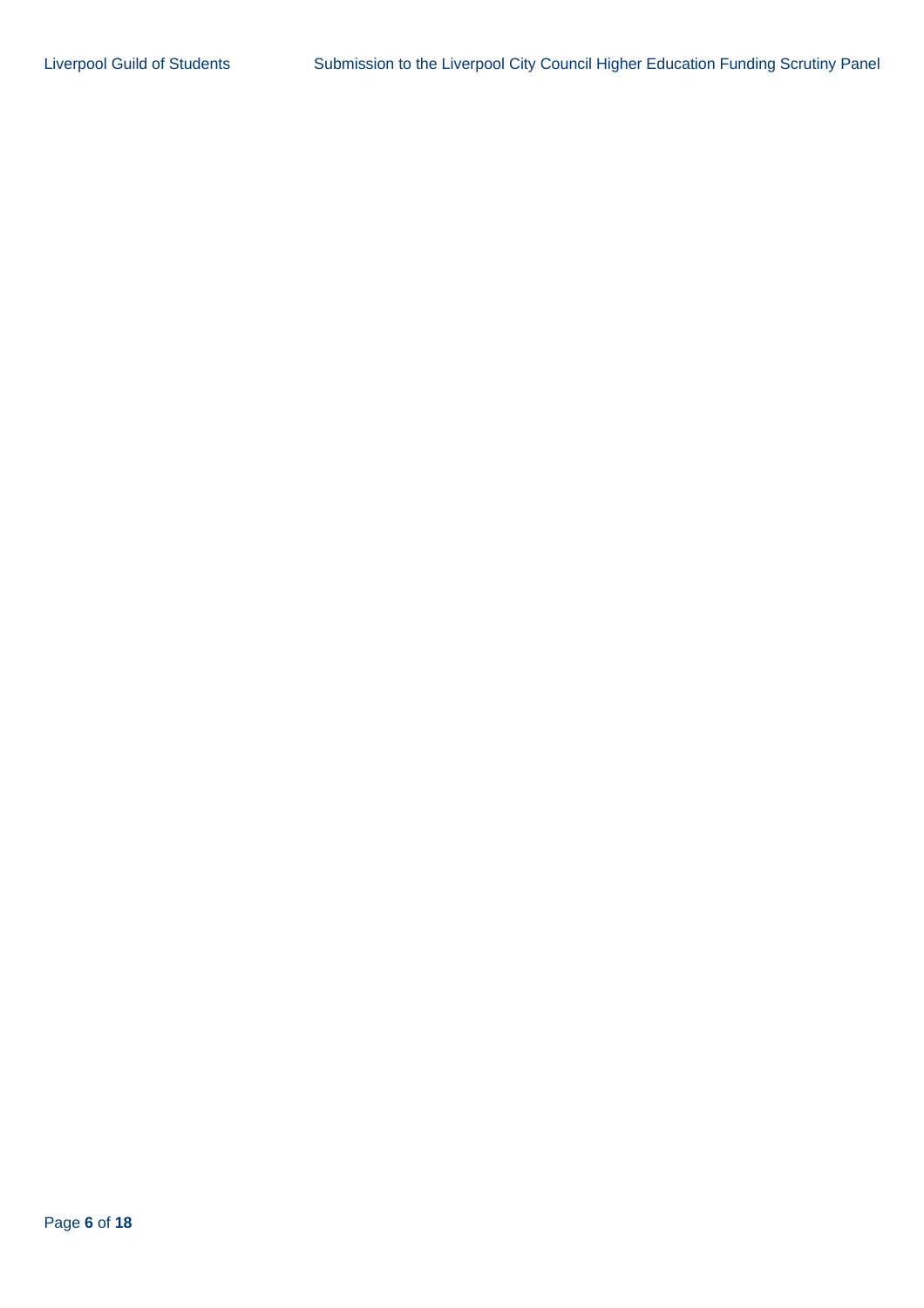## **The size and nature of Liverpool's population**

The population of Liverpool has been in almost constant decline since the Second World War and the loss of traditional industry. With the end of the City's status as a centre of trade and shipping from the mid-1970s, the middle class business owners and entrepreneurs deserted it, leaving behind them a population for the most part either unskilled or possessing skills that could no longer be employed.

From a 1931 Census peak of 855,688, the population had fallen to almost half that, 439,476, by 2001. Recent figures do indicate that this decline may be reversing, with a 0.6% increase to 444,000 in 2004 the first since the  $1930s<sup>8</sup>$ , albeit slowly.

Figure 1 shows that from 1995-2004 the population of Liverpool declined by another 3.1%, placing it 53<sup>rd</sup> for population growth among England's largest 56 cities, yet there was an increase of 19.4% in employment, placing the City in 14<sup>th</sup> place. However, this still led in 2005 to an unemployment rate of  $7\%$  (50<sup>th</sup>), and the lowest employment rate of the 56 largest cities.



#### **Figure 1: population growth and employment growth in 20 of England's cities**

Population change 1995-2004

Source: State of the English Cities Database 2007

As Figure 2 shows, Liverpool not only found itself in bottom place for the percentage of the working age population claiming work related benefits (16.5%) and adults with no qualifications (28.6%), but its (under)performance relative to similar cities is striking.

This is a stark representation of the difficulties that Liverpool faces. Far more than any other large city in the UK its population harbours a high proportion of unskilled, unemployed people, and it is easy to suspect a relationship between this and its declining population. 'Two-track cities: the challenge of sustaining growth and building opportunity<sup>,9</sup>, argues that "the most economically successful cities

 8 http://www.liverpool.gov.uk/News/newsdetail\_1352.asp

<sup>9</sup> Athey, Lucci & Webber, IPPR Centre for Cities, Discussion paper no.11, July 2007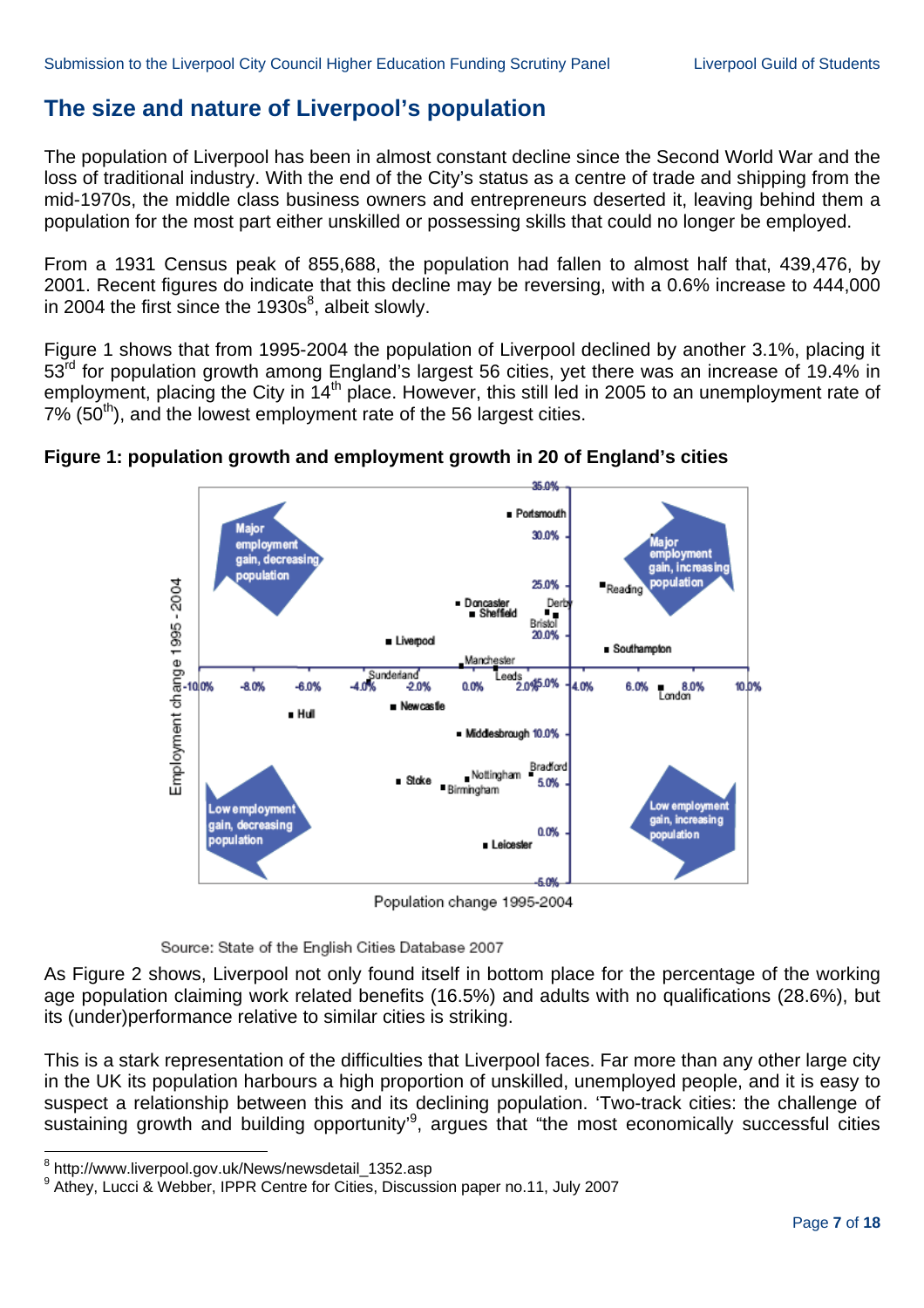tend to have lower rates of unemployment and higher rates of employment, associated with better educational attainment and lower rates of benefit claims". If a large swathe of the population are neither working nor trained to work, the economy as a whole will suffer, and this will lead to people leaving the area.





Source: State of the English Cities Database 2007

In contrast, the student population has been growing steadily. Between the academic years 1995-6 and 2000-1 the total number of students studying at Liverpool Hope, John Moores University and the University of Liverpool increased by 18.5%, from 41,783 to 49,530<sup>10</sup>. This from approximately 19,000 in 1986-7.

But it is not simply the numbers Liverpool needs; the inspiration and innovation that a university and its graduates supply are necessary for a successful future. Widening participation programmes, with students visiting schools in the local community to help raise aspirations, have the potential to alter the character of the population forever. Graduate retention strategies, operated by the universities and their local partners, will provide workers for health and other public services, and will be integral to the development of a knowledge economy – IT, business and research.

For example, the Graduate into Employment Unit (GIEU) of the University of Liverpool is responsible for Europe's largest regional initiative linking graduate employability and life long learning with business competitiveness and regional economic development. It has helped more than 5,000 unemployed graduates to secure graduate level employment, creating over 1,250 new jobs in the process, and assisted more than 2,000 local organisations to improve their business practices. Since 2002 it has assisted 368 local companies with graduate placements, and of these, 63% have retained the graduates at the end of their placements.

l

<sup>&</sup>lt;sup>10</sup> http://www.hesa.ac.uk/index.php?option=com\_content&task=view&id=801&Itemid=250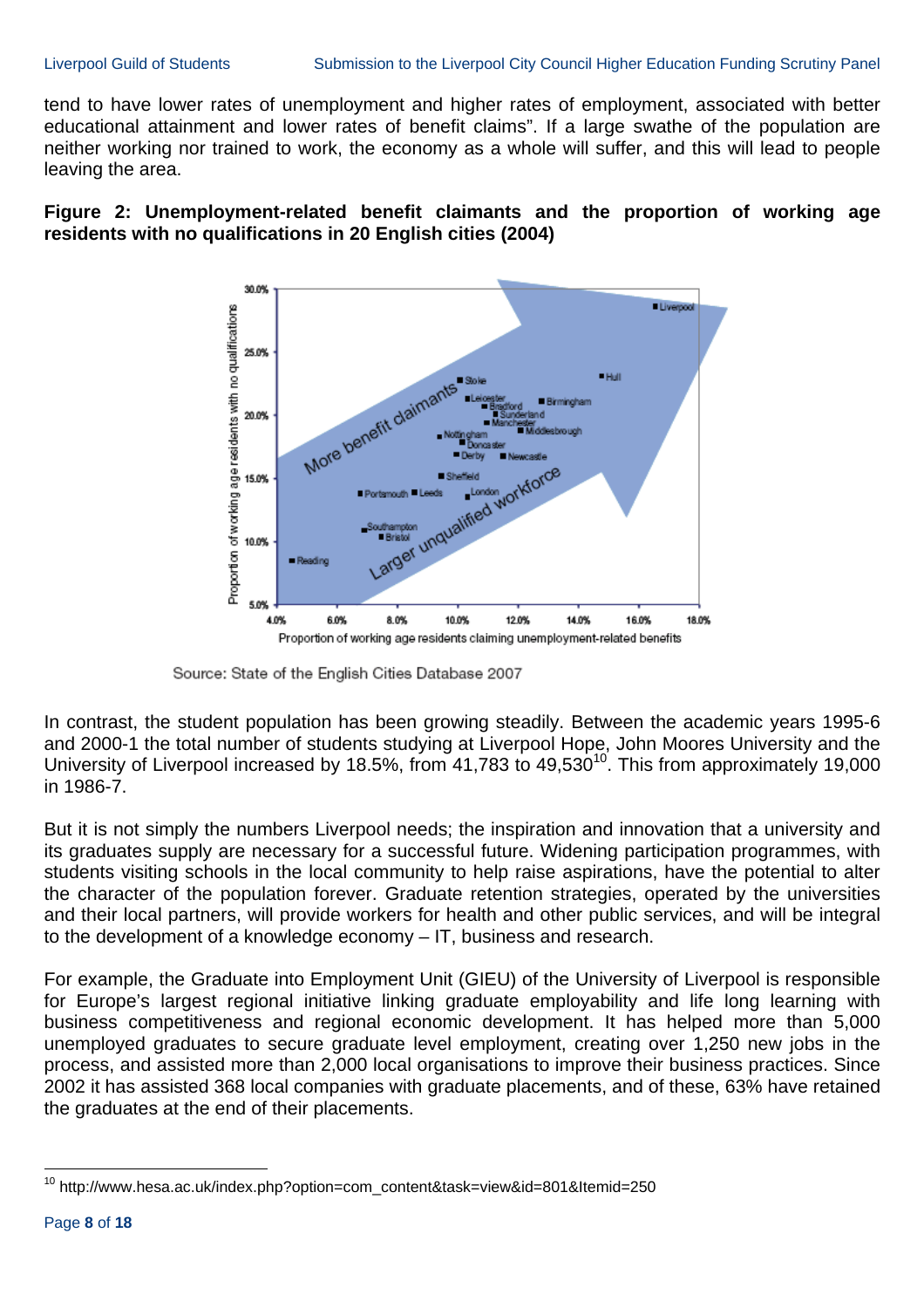Figures from the University of Liverpool Careers & Employability Service show that almost a third of the University's graduates remain working in the Merseyside region six months after completing their courses of study, and that almost 70% of University of Liverpool graduates that were employed in Merseyside after graduation were working in 'graduate-level' occupations. Retention across all the universities was approximately 40% in 2005-6 according to the Higher Education Statistics Authority, as opposed to 30% in 1999. This is due mainly to many local students remaining in the area after graduation, but, for example, about 3% of those coming to the University of Liverpool from beyond Merseyside also choose to remain.

It has to be recognised that higher education tuition fees and the prospect of significant debt at an early age are likely to be barriers to the achievement of these changes. It is one thing to raise the aspiration of a child and its family, but quite another to convince a family living in poverty that the cost of attending university in the short term will be outweighed by the benefits in the long term. And if the character of Liverpool's population does not change, if aspiration continues to be stifled by the failure of the system to help people out of a cycle of depravation and underachievement, then it is less likely that graduates will be retained.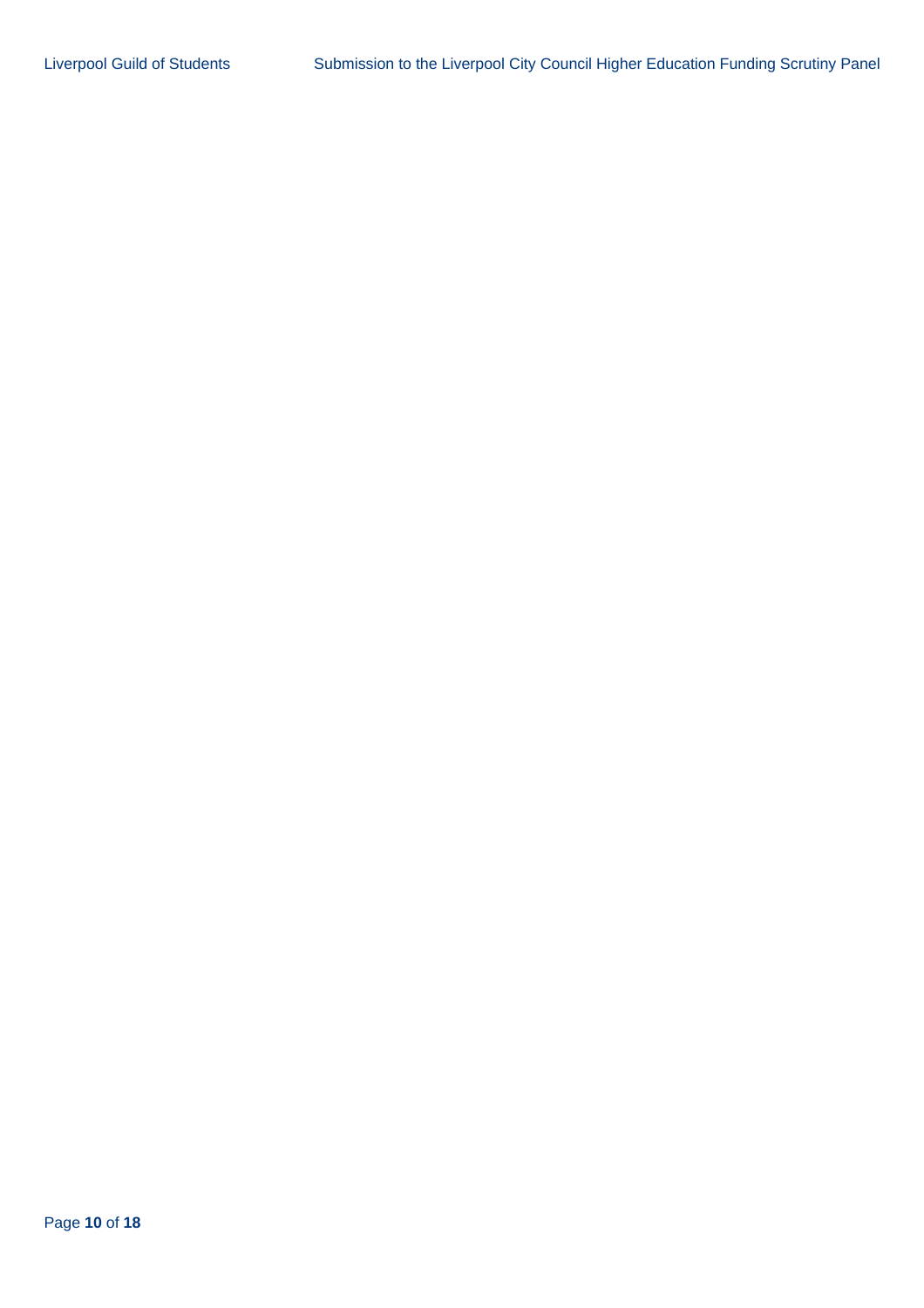## **Financial contribution**

Today approximately 11% (50,000) of the population of Liverpool consists of higher education students. According to the UNITE Student Experience Report  $2007<sup>11</sup>$ , on average those students will spend 41% of their time in paid work, earning themselves an average £108.70 a week. The same report shows that they spend on average £180 a week on non-course related expenses. Leaving aside the contribution to the growth of the economy that student workers make, that they make as consumers is clear. Taking these figures, we can estimate that higher education students at these three institutions are spending £113 million more than they earn over a 32 week period.

The advent of large numbers of international students, paying much higher fees than UK or EU students, is also having a significant effect on the UK economy. The recent Universities UK report, 'The economic impact of UK higher education institutions', found that the "expenditure of international students attending UK HEIs in 2003-4 was estimated to be £1.5 billion… equivalent to 9% of all UK receipts from overseas visitors to the UK for the year 2004<sup>"12</sup>.

It is fair to argue that without students, and the constant increase in their number, Liverpool would today be a very different place. Through their spending they have sustained and created jobs, making a significant contribution to the regeneration of what was a city in decline.

#### **Housing**

'Liverpool's Housing Market Research programme 1999/2001: a review of the main findings and policy recommendations<sup>13</sup> states that "the owner occupied sector has experienced decline in some areas with a corresponding increase in private renting. In other areas the growing weakness of the owner occupied sector has been masked by the demand generated by the student market for homes to rent".<sup>14</sup> In addition "areas of student housing close to the city centre and the universities are expanding through investment in new purpose built student accommodation<sup>"15</sup>.

Nevin et al state that "the preferences of the student population and where they choose to live have a significant effect on the local housing market and most particularly on the private rented sector<sup>"16</sup>, estimating that "the demand for student accommodation in the private rented sector has grown by about 50% over the decade [1990-2000]"17.

The purpose built accommodation, by affecting preferences, therefore had a significant effect on the private rented sector as a whole by reducing demand for "the older terraced stock, and the postcodes of L6, L13, L19 and L4 [had] already experienced declines"18. The local economy also suffered, "with a significant withdrawal of spending", demonstrating very clearly the regenerative power of the student population.

<sup>&</sup>lt;sup>11</sup> http://www.unite-group.co.uk/data/Reports/Student%20Experience%20Report%202007.pdf

<sup>12</sup> http://bookshop.universitiesuk.ac.uk/downloads/economicimpact3.pdf, p9<br>13 Nevin, Lee, Goodson, Groves, Hall, Murie & Phillimore, Centre for Urban and Regional Studies, University of Birmingham, May 2001

 $14$  Ibid. p12<br> $15$  Ibid.

 $^{16}$  Ibid. p13

 $18$  Ibid.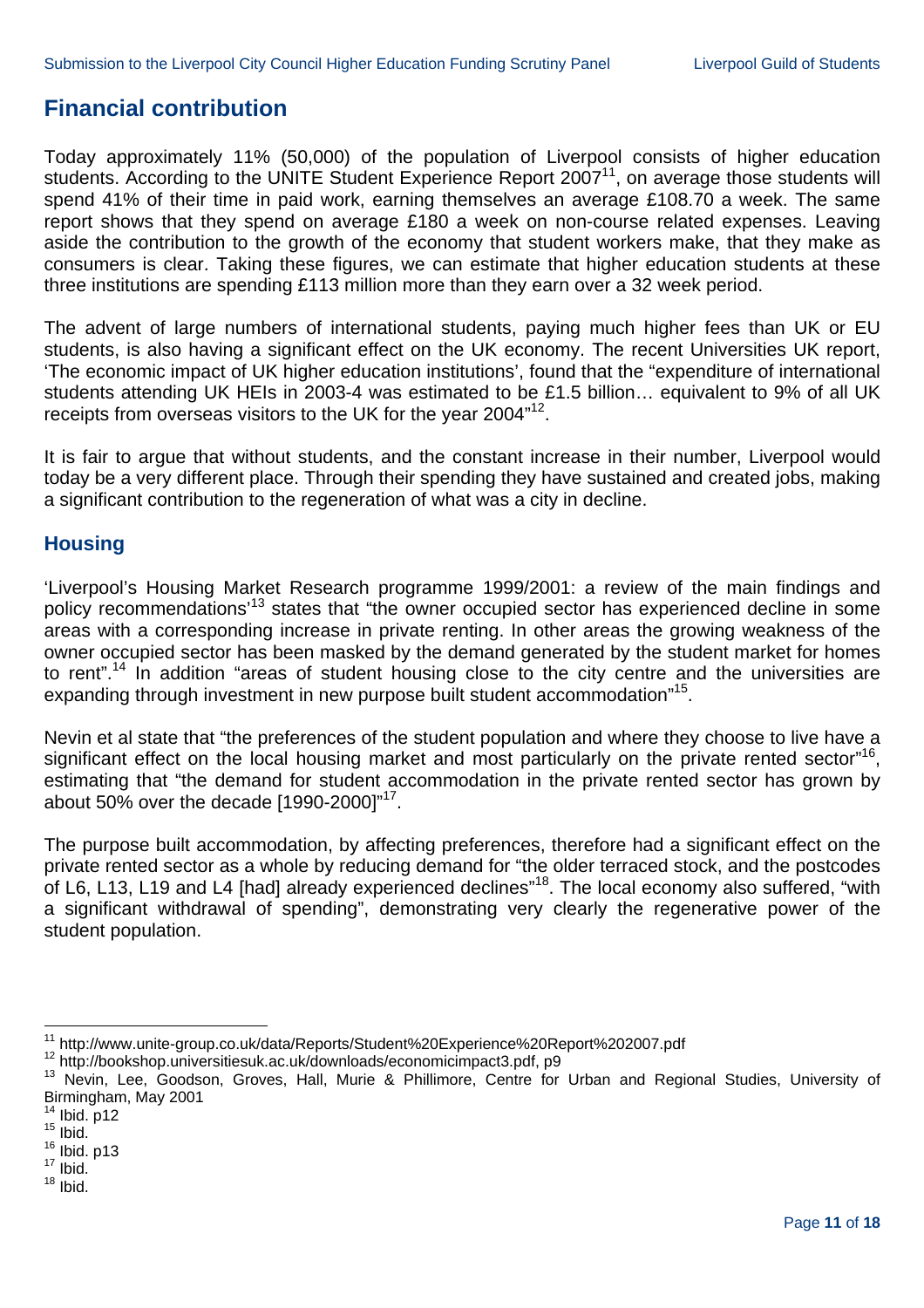In 'New models of student housing and their impact on local communities'<sup>19</sup>, Macintyre and Clement argue that "when student accommodation is more diverse and is spread through the adjoining community rather than based on campus, other consequences are apparent. One of the most obvious of these is the stimulation of the local economy. As well as the direct investment and employment that come from the process of construction and maintenance of housing, there is a broader impact on the economy produced by the increase in the local population"20. That is, wherever the students are, the money will be. Therefore it is unsurprising that the growth in City Centre purpose built accommodation has had an effect on outlying areas.

This all serves to highlight the impact that the placement of the student population has, to both demonstrate its regenerative effect and to urge careful planning. Using an example from the United States, Macintyre and Clement tell us how "universities in several regions have worked in concert with local communities and local authorities to sponsor 'neighbourhood revival programmes' in which sums up to US\$50 million have been spent. The outcomes have seen better standards of accommodation for students, refreshed housing stock for local inhabitants and a range of social improvements that have come with this improved physical environment"<sup>21</sup>. That is, when managed correctly, such programmes emphasise the positive effects of 'studentification' rather than the negative.

Macintyre and Clement are very clear on this point: "If student housing is thought of as little more than an option for the letting of existing degraded property, then there should be little surprise if this exacerbates social problems rather than relieves them. On the other hand, if the need for student housing is seen as an opportunity for developing and applying models of investment in new or refurbished housing, then there is every reason to suppose that the whole of the community can benefit"<sup>22</sup>.

Students are often characterised now as a burden, both social and economic, but even this cursory examination of the effects of a student population on an urban area reveals that it is in truth a great opportunity to drive forward renewal. Where this has not happened it is both unfair and disingenuous to lay the blame solely at the feet of students when community planning, or the lack of it, must surely shoulder the substantial share of the blame.

l <sup>19</sup> Macintyre, Clement (2003), Journal of Higher Education Policy and management, 25:2, pp109-118<br><sup>20</sup> Ibid. p111<br><sup>21</sup> Ibid. p112<br><sup>22</sup> Ibid. p114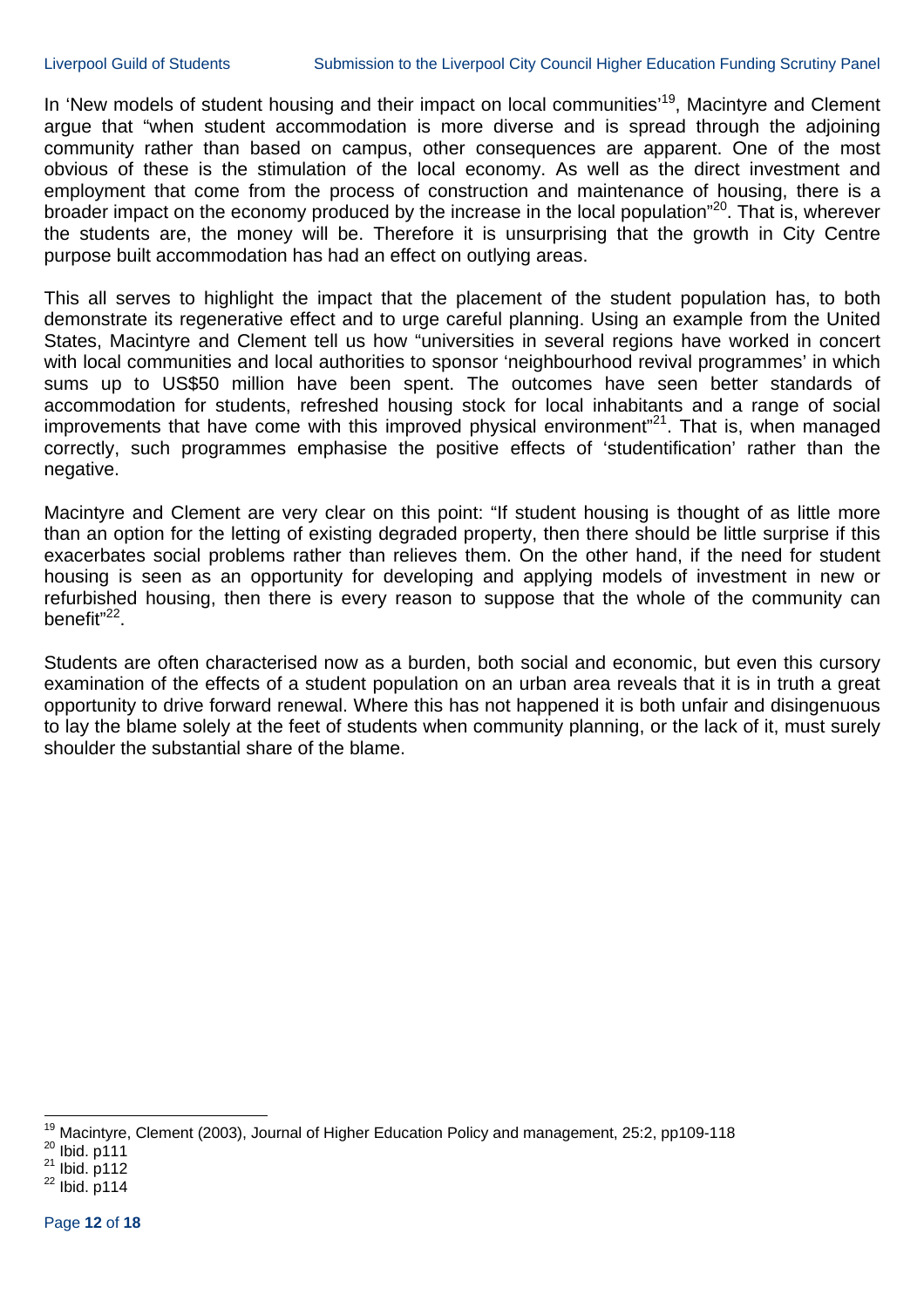### **Cultural contribution**

The contribution that the student population has made to Liverpool has not been merely financial. This year the City is caught up in a fervour of activity, preparing for its role as European Capital of Culture in 2008, and students have a significant role to play. Projects such as 'Culture Campus'<sup>23</sup> are creating new opportunities, and the ongoing activity of student societies in the areas of music, dance and drama will demonstrate what can be done with little resource but an abundance of enthusiasm and talent. The music scene that erupted in Liverpool in the 1960s and continues to this day would not have been as vibrant and lasting if it were not for students both performing themselves and supporting local performers.

After the loss of traditional industry in Liverpool, nothing immediately took its place. Generally, and in comparison to Manchester, the City has a weak financial sector, and has yet to develop jobs in the knowledge economy, although positive moves are being made in this direction. Where there has been significant growth it has been in the public sector, which tends not to suggest vibrancy and dynamism, and much of this employment is related to deprivation, for example in healthcare, or has resulted from government drives to lower costs by moving operations from the south.

The most significant growth, however, has clearly been in the retail and service sectors, but shops and bars alone cannot grow an economy, at least not a sustainable one. Where similar regeneration has occurred, such as in Manchester, the growth of the cultural industry has followed that of the service industry, so it is pertinent to ask from whence in Liverpool the same developments will come.

Macintyre and Clement argue that the potential contribution of a student population "can be readily seen in relation to cultural expression, in that the quite specific demographic and economic profile that is represented by most student populations will have a significant impact upon the cultural and social dynamic of a community<sup>"24</sup>.

Citing Bianchini<sup>25</sup>, they argue that "such economic activities as 'leisure, tourism, the media and other "cultural industries" including fashion and design' can 'compensate for jobs lost in traditional industrial sectors<sup>"26</sup>. These activities are often introduced and developed either in direct response to the student population, or indeed by it. Where this has been experienced in a range of European cities, they tell us, "such activities also act to integrate disparate groups and so provide an important means of building a more cohesive social fabric<sup>"27</sup>.

Between 1994-5 and 1999-2000 Merseyside saw an increase in racist incidents of over 500%. If we recognise that such a large increase could in part be due to changes in reporting and police practice we may wish to look at the most recent figures; between 1998-9 and 1999-2000 that increase was 153%. It is therefore clear that the area is dealing with significant problems of hate crime, and that new and innovative solutions are required.

A large, diverse student population, when properly integrated into the community, can serve to introduce it to a wider range of ethnic and cultural backgrounds, and an increasingly tolerant attitude. It has been made abundantly clear by past world events – in Germany, South Africa and Bosnia to

 $^{23}$  http://www.culturecampus.co.uk/

<sup>24</sup> Macintyre, Clement (2003), Journal of Higher Education Policy and management, 25:2, p112<br>25 'Remaking European Cities: the role of cultural policies' in F Bianchini & M Parkinson (Eds), Cultural Policy and Urban Regeneration, The West European experience, p1-20, MUP, 1993

<sup>26</sup> Macintyre, Clement (2003), Journal of Higher Education Policy and management, 25:2, p112<br><sup>27</sup> Ibid.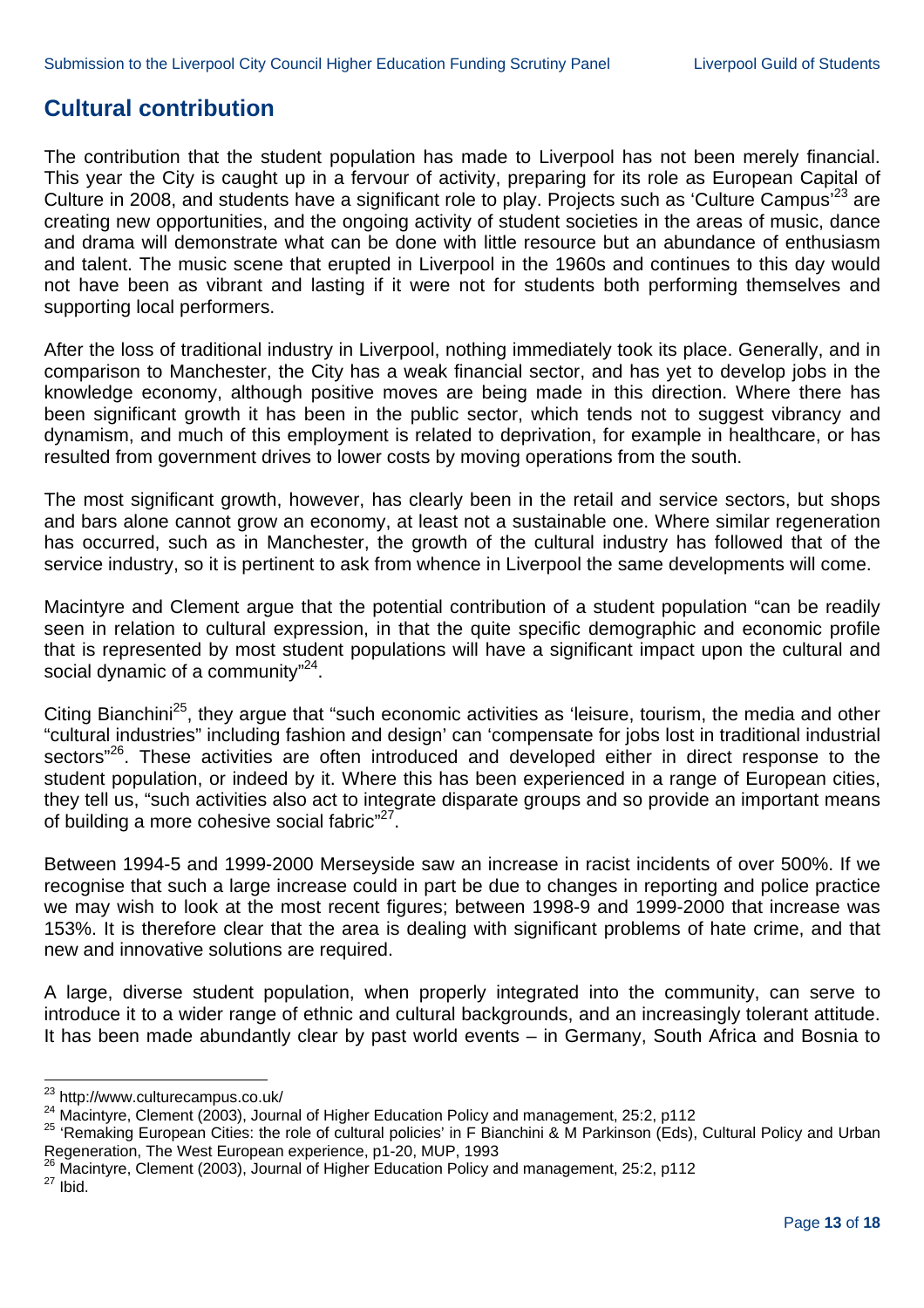name but a few – that ignorance breeds fear, intolerance and prejudice. Extending one's education serves both to introduce one to new people and new ideas that are likely to eradicate the idea that one group is either better or worse, more or less valued, than another.

Again, if seen as an integral element of the community, and if planned for, students can be not only productive and valued members of that community, but collectively a driver of positive social change. The student population is increasingly diverse in terms of age, ethnicity, and cultural background, introducing elements to an area that were previously entirely lacking, in addition to bringing with it an abundance of energy, enthusiasm and ideas.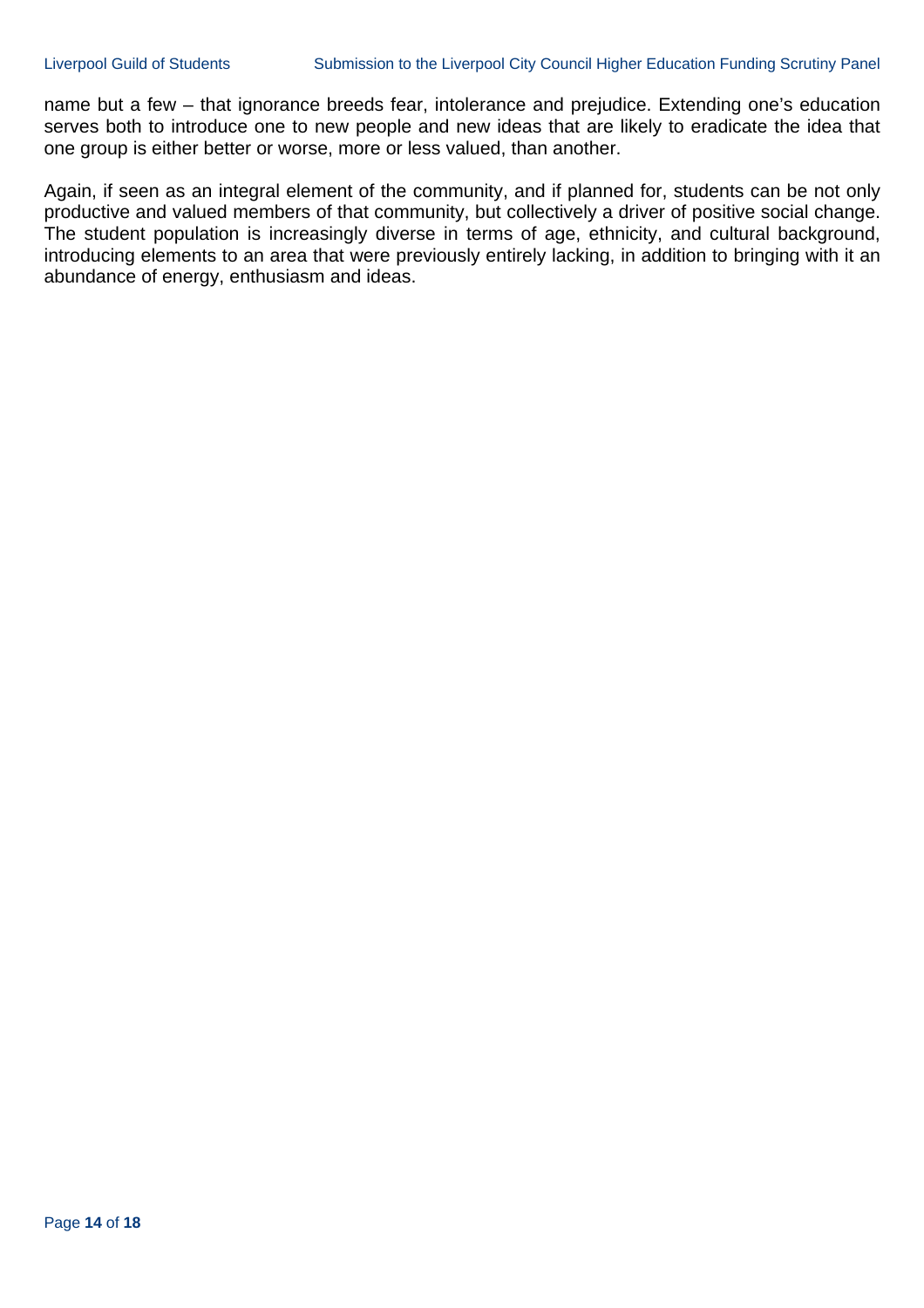#### **Conclusion**

As mentioned briefly above, Universities UK has identified various positive social, cultural, physical and economic effects that well managed student populations bring<sup>28</sup>, most of which have been mentioned in this submission. The social include the student contribution to volunteering; student housing preventing depopulation; an increase in the range of goods, services and attractions; improved transport links; and better social services, such as nurseries and multi faith centres. In terms of culture they can create demand for a diverse range of cultural events, enhance the reputation of an area as vibrant and dynamic, and help to create a cosmopolitan outlook. The physical environment can be transformed due to demand for quality housing, the attraction of a student population for various businesses, and a shift in the type and scale of retail and entertainment services. Finally, economically, the demand for housing stimulates private investment and raises house prices, students as workers and consumers contribute heavily to the local economy, businesses that may not otherwise have been viable are able to flourish, and a graduate workforce is there for the taking.

However, the debate surrounding higher education tuition fees has centred solely on the fact that graduates on average earn more than those who do not attend higher education, that being a graduate affords one access to top jobs with top salaries. But how many graduates work in our public services? Are doctors, nurses, social workers, and civil servants?

To argue about how much money an individual is likely to earn as a result of this or that is to do the debate about higher education a gross disservice. For what is at stake is a much higher prize: the place afforded education and the sharing and development of knowledge in our society, and the subsequent positive benefits.

In his Labour party conference speech in 1999, in which he announced the party's target of 50% of young adults entering higher education, the then Prime Minister Tony Blair referred to education as "the greatest liberator of human potential there is"29, echoing Nelson Mandela when he said that "education is the most powerful weapon which you can use to change the world". He then went on to argue that "if we are to succeed in the knowledge economy, we need - as parents, as teachers, as a country - to get a whole new attitude to learning<sup>"30</sup>.

In December 2005, the then higher education minister, Bill Rammell, responded to the finding of the British Social Attitudes survey that 77% of the British population think that students should contribute to the cost of their university education by saying that "whatever people's background, there is agreement on the need for fees. This shows that our message on the benefits of higher education and the government's policy on student finance is getting through and that people agree that we are heading in the right direction"31.

Is it something to be proud of when the people of a supposedly advanced democracy 'get the message' that graduates are the sole beneficiaries of their education? That there is a price on liberating one's potential? Was this what Tony Blair meant by a whole new attitude to learning?

This submission has attempted to demonstrate that charging higher education students for their tuition ignores the myriad economic and social benefits that they afford areas badly in need of

l

<sup>&</sup>lt;sup>28</sup> 'Studentification: a guide to opportunities, challenges and practice', January 2006<br><sup>29</sup> http://www.guardian.co.uk/lab99/Story/0,,202189,00.html<br><sup>30</sup> Ibid.

<sup>30</sup> lbid.<br>31 http://education.guardian.co.uk/students/tuitionfees/story/0,,1665563,00.html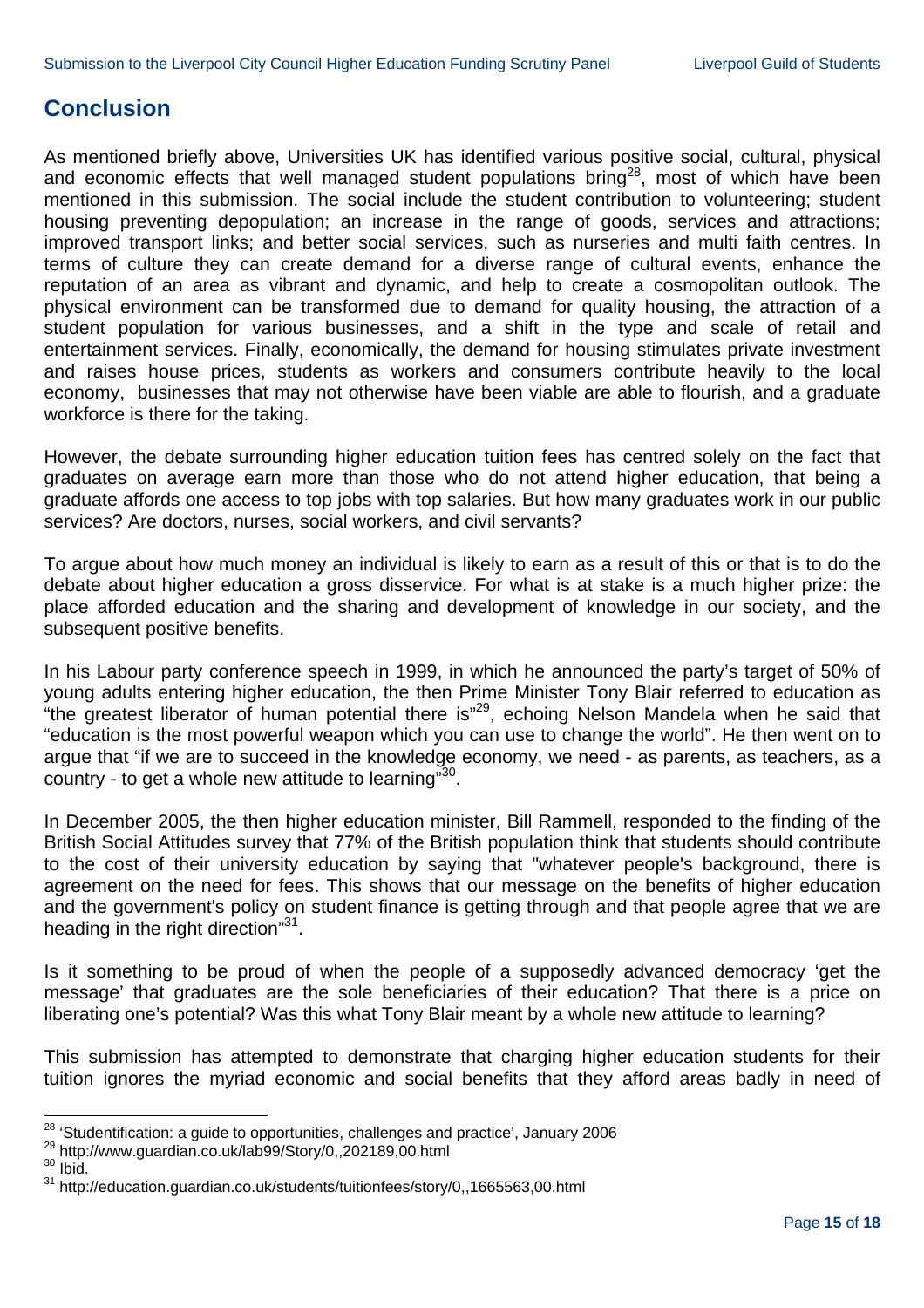regeneration, yet the real argument on the lips of students is that education is central to the development of a good society. This argument has not been its focus because advancing a philosophical position has lost currency in our current political climate, a fact that is itself evidence that education and the pursuit of knowledge are no longer valued as they once were.

A recent debate held at the University of Liverpool as part of BBC Radio 3's 'Free Thinking' festival was entitled 'What's the point of a university?'. It was clear that the producers hoped for a polarised discussion, with instrumentalist arguments going head to head with idealist ones – skills vs. knowledge for its own sake. But the arguments that curried favour with the audience were those that balanced the two. Of course our society needs people to be equipped with skills that will benefit it, that will prove themselves 'useful', but can education not also furnish us with an understanding of our world so that we can appreciate it in all its wonder and diversity? Does an ability to analyse and understand not benefit everyone, in all walks of life?

John Dewey, an educational reformer and a founder of the school of pragmatism, believed "that education is the fundamental method of social progress and reform. All reforms which rest simply upon the law, or the threatening of certain penalties, or upon changes in mechanical or outward arrangements, are transitory and futile... But through education society can formulate its own purposes, can organize its own means and resources, and thus shape itself with definiteness and economy in the direction in which it wishes to move... Education thus conceived marks the most perfect and intimate union of science and art conceivable in human experience".

Pragmatism holds that theory and practice are bound together, that without theory we cannot truly understand practice and therefore cannot implement it successfully. That is, although it is important that we act, that we possess skills, we must understand in order to act intelligently, and to understand we must reflect.

Higher education affords everyone who partakes of it the time to come to better know one's world, to understand the role that one can play, and to appreciate the origin and development of the skills that we pass down through the generations. It is in this way that higher education most, and most importantly, benefits our entire society. By asking people to pay for their higher education tuition we make the knowledge and understanding it delivers a product to be owned and jealously guarded, as opposed to a gift to be entrusted with and shared benevolently.